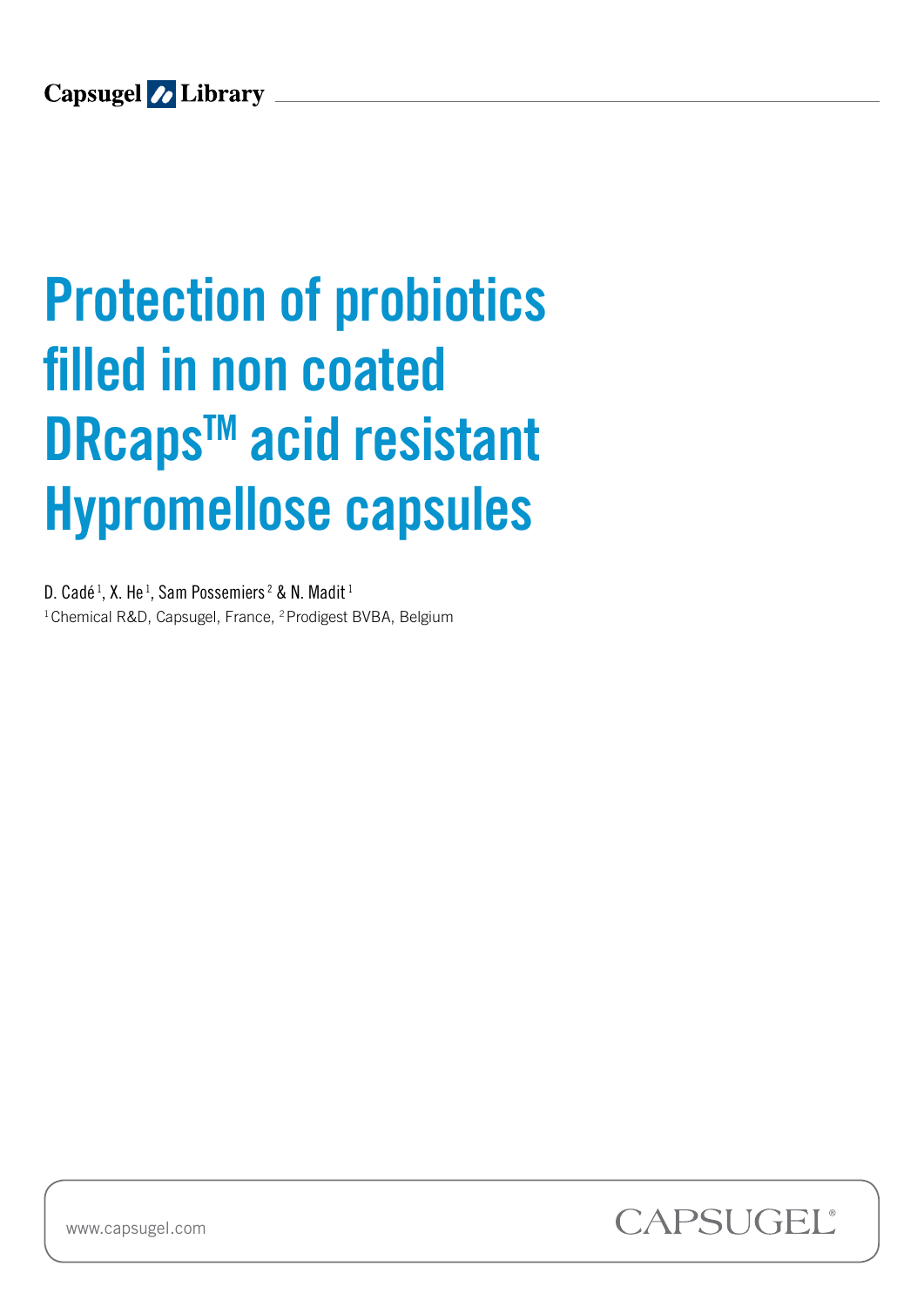#### **Purpose**

The aim of the study was to document the protection of probiotics filled in gelatin hard capsules and DRcaps<sup>™</sup> acid resistant Hypromellose hard capsules without coating.

# **Methods**

The different types of capsules were filled with a probiotic strain and incubated under standardized simulated stomach and small intestine conditions by ProDigest.

Samples collected at different time points were evaluated for their concentration of viable bacteria. Additionally, the remaining integrity of the capsules was visually checked at each sampling time.

All experiments were performed in triplicate in a temperature controlled continuously mixed reactor.

In the reactor, a sequential simulation of the stomach and small intestine conditions was performed by using appropriate medium composition and pH.

The setup used in this experiment applied extreme intestinal conditions, occurring under fasted conditions.

The stomach medium consisted of 2g/l NaCl, 3.2g/l Pepsin and 7ml/l HCl (37%) resulting in pH 1.2.

The small intestinal medium consisted of 3g/l bile salt (oxgall), 0.9g/l Pancreatin and sufficient quantity of NaOH to achieve pH6.8.



#### Fig. 1: General concept of the screening assay to study the intestinal fate of probiotic capsules

Evaluation of the survival of the probiotics strain upon release from the capsules was performed by sampling in the media using plate counting in combination with an appropriate growth medium.

To perform the study Bifidobatcterium longum was used as model probiotic.

## Sampling plan

|          | <b>MEDIA   SAMPLING POINTS (MIN)</b> |    |    |     |     |     |  |  |  |
|----------|--------------------------------------|----|----|-----|-----|-----|--|--|--|
|          | 0                                    | 30 | 60 | 120 | 180 | 240 |  |  |  |
| $pH$ 1.2 |                                      |    |    |     |     |     |  |  |  |
| pH 6.8   |                                      |    |    |     |     |     |  |  |  |

#### Table1: overview of the experimental design

The remaining integrity of the capsules was visually checked at each sampling time and scored from 1 to 4, with 1 being completely intact and 4 being completely destroyed.

### **Results**

The results are expressed as total amount of viable counts in the sampled medium from the experiments.



#### Fig. 2: Quantification (Colony Forming Units) of the viable counts of probiotics strains at the start of the experiment and at specific sampling points

| <b>CAPSULES</b> | <b>VISUAL SCORES OF THE CAPSULES</b><br><b>TIME IN MINUTES</b> |    |     |     |     |  |  |
|-----------------|----------------------------------------------------------------|----|-----|-----|-----|--|--|
|                 | 30                                                             | 60 | 120 | 180 | 240 |  |  |
| Gelatin         | 4                                                              |    |     |     |     |  |  |
| <b>DRcaps</b> ™ |                                                                | 2  | З   | З   |     |  |  |

Table 2: visual inspection of the integrity of the capsules at the different sampling times.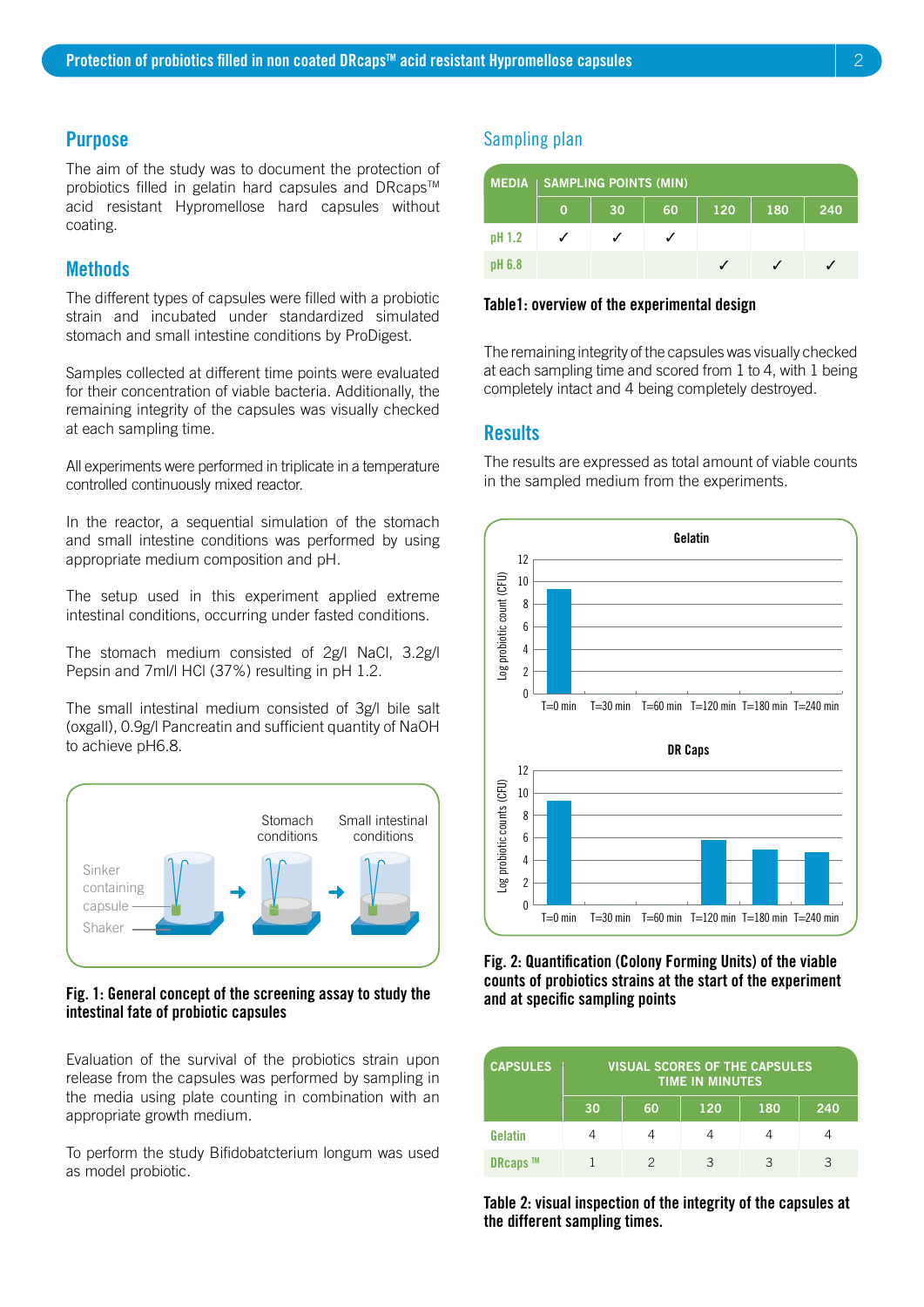## **Conclusions**

In this experiment, we compared the use of gelatin and DRcaps™ acid resistant Hypromellose hard capsules for the intestinal delivery of probiotics.

Whereas classical gelatin capsules disintegrated under the simulated stomach conditions, DRcaps™ capsules with their gastric acid resistance allowed to overcome the stomach conditions.

Avoiding exposure to stomach conditions with the DRcaps™ capsules led to the detection of higher counts of viable probiotics in the simulated small intestinal conditions.

We therefore confirmed the protection of probiotics when filled in DRcaps™ acid resistant Hypromellose hard capsules without coating.

#### ACKNOWLEDGEMENT

We wish to acknowledge the Capsugel R&D Team and Dr Keith Hutchison for the support.